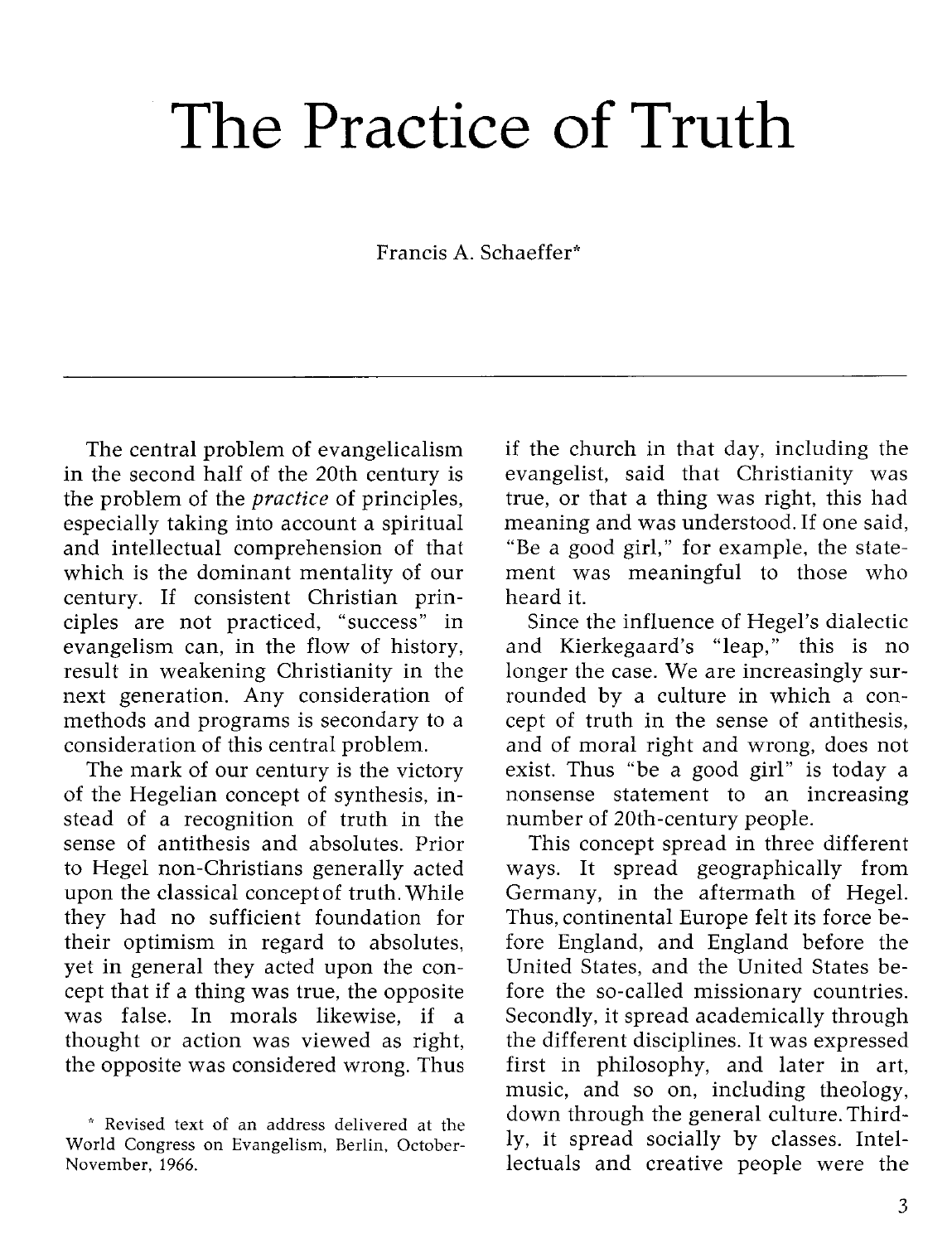first to think in this way. Through the arts and later the common media they then carried this concept of relativistic thinking to the masses. What remains unaffected by this modern way of thinking today is what we may call (for want of a better term) the middle-class people of a certain age-group. As the children of these people are educated a step away from their parents, however, a gap opens between parent and child which is greater than the gap between the parent and the Renaissance man or even between the parent and the Greek. Among these then are those children of Christians who become known as the rebels and whom we often lose. This follows because the present gap is total, inasmuch as it rests upon a completely different concept of truth. The process which brings about this change is not only formal education by educators who think in relativistic terms, but also by the art forms—the novel, the play, poetry, the serious cinema and television, far-out jazz. These things today educate men in this direction in an almost monolithic voice.

By contrast historic Christianity rests upon truth-not truth as an abstract concept, nor even what the 20th-century man regards as "religious truth," but objective truth. (The contrary to this is then an antithesis to the truth of what is.) Part of this truth is the emphasis that certain things happened in history. There were, for example, the manifestations at Sinai, and Christ's propositional communication to Saul in the Hebrew tongue on the Damascus road (Acts 26:14), as well as Christ's open tomb. Historic Christianity rests upon the truth of what today is called the "brute facts" and not just upon an unknown experience of men in past ages of which we have only a faulty hermeneutical interpretation. Behind the truth of such history is the great truth that the personal, infinite God is objectively "there." He actually exists (in contrast to his not being there): and Christ's redemptive and finished work actually took place at a point of time in real space-time history (in contrast to this not being the case). Historic Christianity rests upon the truth of these things in absolute antithesis to their not being true. This carries with it the possibility and the validity of that personal antithesis which occurs at the new birth, wherein the individual passes from death to life. To weaken the historic Christian concept of antithesis is eventually to make meaningless the personal antithesis of the new birth.

If a clear and unmistakable emphasis of truth, in the sense of antithesis, is removed, two things occur: first, Christianity in the next generation as true Christianity is weakened; and second, we will be communicating-in any real sense of communication—with only that diminishing portion of the community that still thinks in terms of the older concept of truth. We are not minimizing the work of the Holy Spirit; we would remember, however, that our responsibility is to so communicate that those who hear the Gospel will understand it. If we do not communicate clearly, then those who respond will not really understand the Christian answer clearly. If we do not communicate clearly on the basis of antithesis, they will respond to their own interpretation of the Gospel in their own relativistic thought-forms-including a concept of psychological guilt-feelings rather than of true moral guilt before the holy living God. If they respond thus they have not understood the Gospel; they are still lost, and we have defaulted in our task of preaching and of communicating the Gospel to our generation.

The unity of orthodox or evangelical Christianity should be centered around an emphasis on *truth* and not on evan-